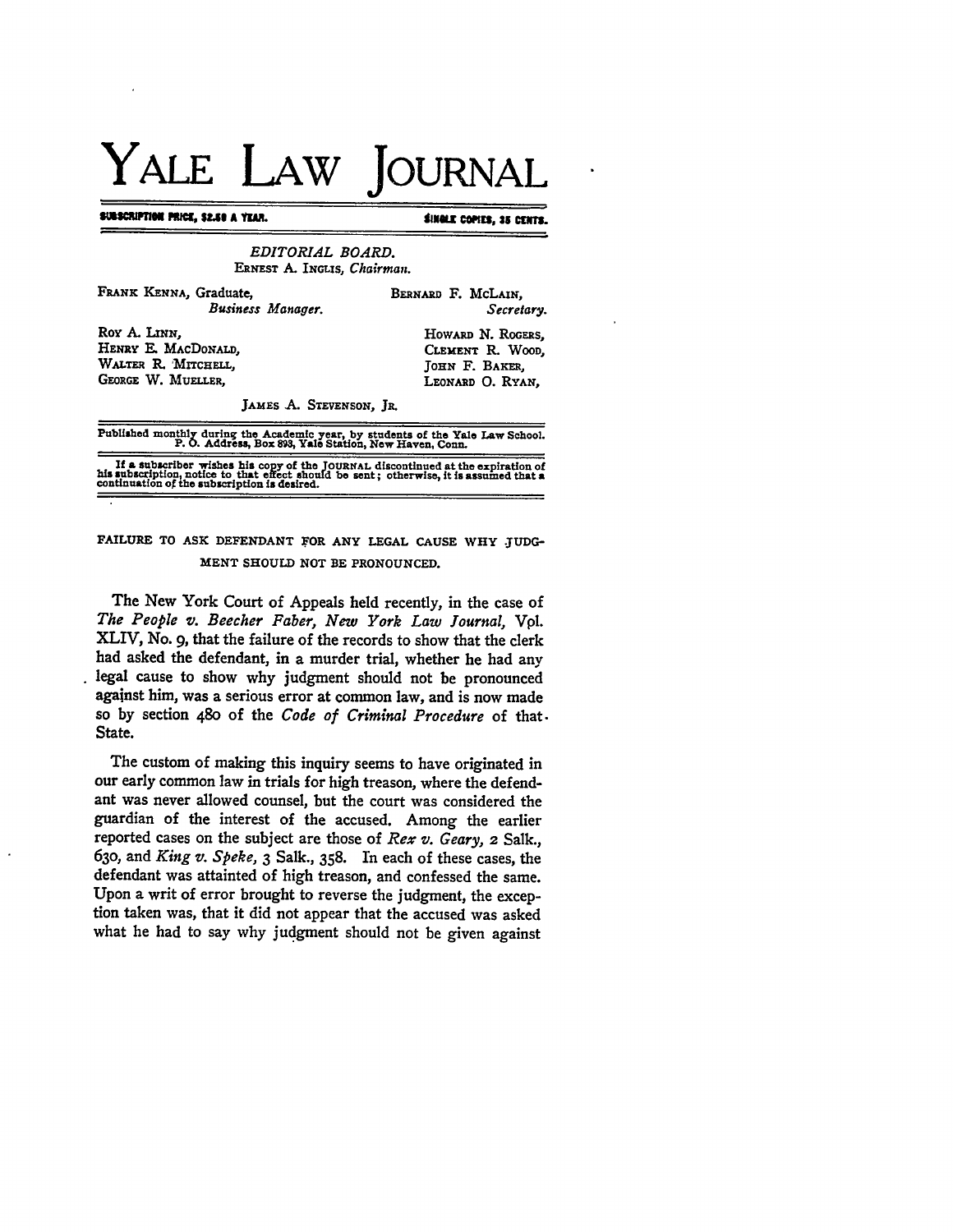him; and the court held the exception well taken, for he might have matter to move in arrest of judgment, or a pardon; and the attainder was reversed. This custom was later extended in England to all trials of felonies, and, it may be conceded, formed a part of the common law of that country. **i** *Chitty's Crim. Law.,* **700.**

The courts in this country are, **by** no means, in harmony on this subject. The diversity of opinion among our courts is attributa**ble** to the fact that some of the courts have tried to apply strictly, in this country, an established rule of the common law of England which, **by** our methods of procedure, and the safeguards of our law for human life, have been rendered unimportant.

In *Messner v. The People, 45* **N.** Y., **i,** the court cited, with approval, the early English cases of *Rex v. Geary, supra,* and *King v. Speke, supra,* and gave the same reasons for holding that the omission of the *allocutus* was error: "The court never gave the prisoner the opportunity of showing cause why the verdict should not be set aside or the judgment thereon arrested. It was not, therefore, legally proper to proceed to judgment. For aught that appears the prisoner may have a legal reason **to** show why judgment should not pass against him."

There are many decisions in this country which support the principal case, including decisions of the United States Supreme Court. *Croker v. State, 47* Ala., **53;** *Dougherty v. Commonwealth,* 69 Pa. St., **286;** *Ball v. United States,* **14o U. S., i18;** *Messner v. The People, supra.* In *Ball v. United States, supra,* the court said: "The forms of records are deeply seated in the foundations of the law; and as they conduce to safety and certainty, they surely ought not to be disregarded when the life of a human being is in question."

But there are not wanting eminent authorities holding that a total omission of the *allocutus* on the record does not constitute error. *State v. Hoyt,* 47 Conn., 518; *State v. Bell,* **27** MO., **324;** *Jeffries v. Commonwealth, i2* Allen (Mass.), **145.;** *Gannon v. The People,* **127** Ill., **507.**

In stopping to consider the reasons given, under the common law of England. for holding an omission of the *allocutus* on the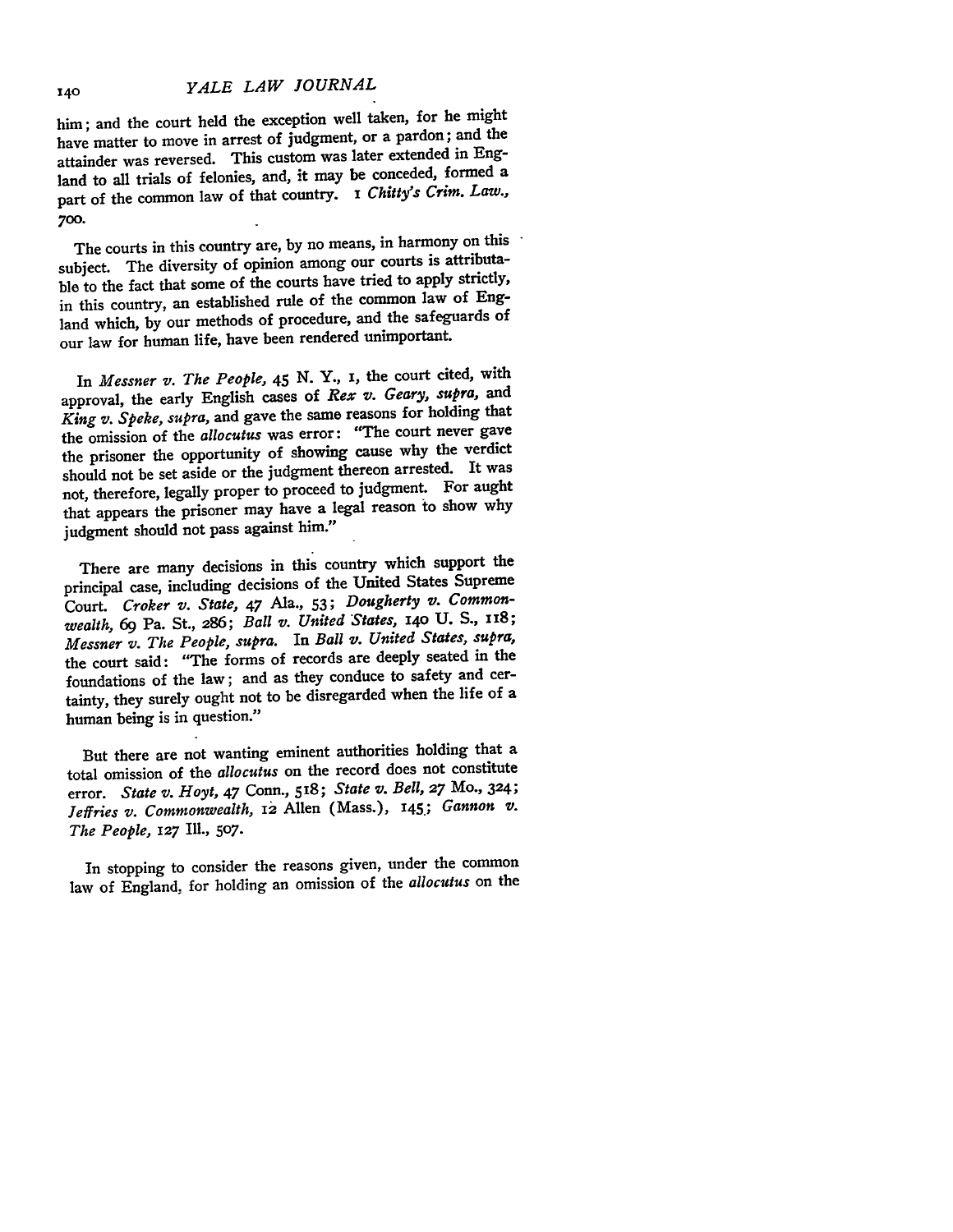record to be error, it is hard to understand why, under our methods of procedure, such omission should be considered fatal. In this country, the accused is always allowed counsel, who is familiar with the proceedings of the trial, and who knows that **the** verdict is not conclusive on the prisoner. They know all the remedies that may be had after verdict and how they may be instituted. Under our system, the motion in arrest and the motion for a new trial are disposed of before the time for the sentence arrives. "Sentence is not pronounced until the party has had ample opportunity to move for a new trial for any proper cause, and to file his exceptions to the rulings in the matters of law, or a motion in arrest of judgment." *Jeffries v. Commonwealth, supra.*

In the case of *Hoyt v. State, supra,* the court clearly pointed out that the *allocutus* is a mere form, and no harm could possibly come from its omission. The court said: "Under our practice what possible harm can be occasioned to the prisoner **by** such omission on the part of the court? He can have no pardon to plead, for that can only come from the legislature after sentence, no attainder to save, no benefit of clergy to pray for."

"If he should say anything suggesting ground for some relief, his saying it would not be the remedy; it would have to take on some legal form and be filed within the time prescribed. If he should, in a capital case, urge mitigating circumstances, and put himself on the mercy of the court, it would avail nothing, because the court would have no discretion to exercise in regard to the punishment."

So we have in this country these two lines of decisions: one holding that the *alIocutus* is a form of record, firmly established in our law, and should not be disregarded, because it is conducive to safety and certainty; the other holding that the *allocutus,* **by** reason of our court procedure, has become a mere form, an idle ceremony, which may be omitted without prejudicing the interest of the accused.

But in those states where the omission of the *allocutus* is considered a serious error, what effect has such an omission on the proceedings? Is such an omission a ground for a new trial, or should it be remanded with instructions to proceed from verdict? In the principal case the court refrained from deciding this point, saying that it was not necessary, under the circumstances of the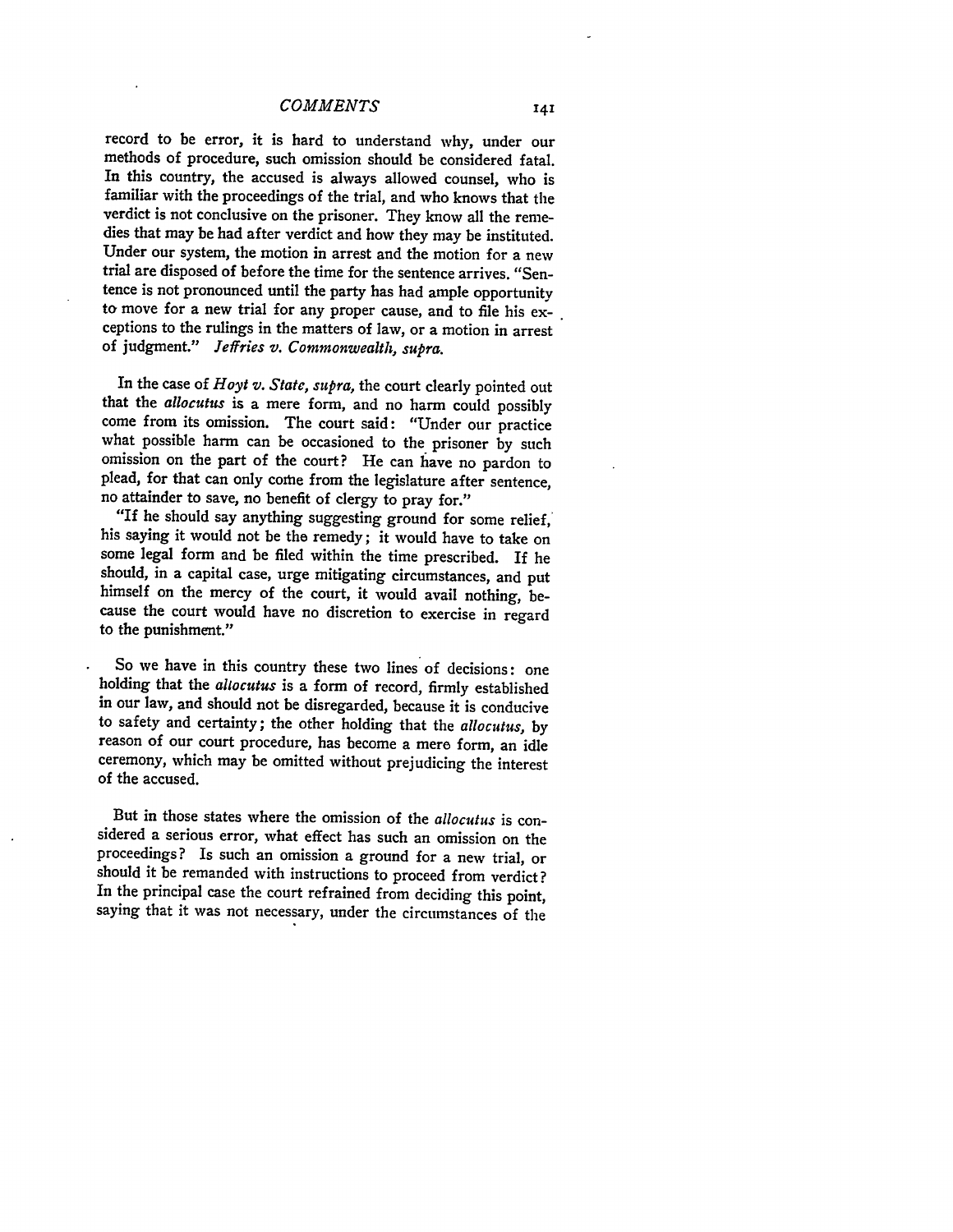case. Some courts hold that such an omission is ground for a new trial. *Messner v. The People, supra;* while others hold that such an omission is not a ground for a new trial, but the verdict must stand, the case to go back to the *nisi prius* court for the purpose of making the inquiry referred to, and then to pronounce sentence. In *State v. Hoyt, supra,* the court said: **"Up**on principle it can be no ground for a new trial. There was no mis-trial. The error (if any) did not enter into or in any manne affect the verdict: so that the verdict must stand; and if **judg** ment should be arrested or set aside, the case should go back t the Superior Court to be proceeded with from the point where th error intervened, that is, the court would be called upon to mak the inquiry referred to, and then pronounce sentence again." **I** seems that the preponderance of authority is in accord with th above case. *State v. Johnson, 67* **N.** *C.,* **59;** *Keech v. The Stat,* **i5** Fla., 591 **;** *Kinsler v. Wyoming Territory,* **I Wy.** Ter., **112.**

## IS THE SAME DEGREE OF CARE **REQUIRED** OF THE OWNER OF A PAS-**SENGER** ELEVATOR **AS IS** REQUIRED OF **A** COMMON CARRIER?

It seems that the modern inclination of courts is to hold owners of passenger elevators to the same degree of care as common carriers, and yet there are a few holding, with what'seems to be sound reasoning, to the contrary. At least, there is sufficient diversity of opinion on the subject to make the topic of practical interest.

In discussing this question, it would be well to bear in mind the status and relation of common carriers and passenger elevators to the public. The chief difference between the two is this: there does not exist any prior or antecedent relation between the common carrier and passenger; but, in the case of passenger elevators, there does exist an antecedent relation. A common carrier holds itself out to carry all who may rightfully apply for carriage; **but** a passenger elevator only holds itself out to carry those who are tenants of the building, or guests of the hotel, who have, in reality, purchased the elevator privilege. As there exists this difference in these two carriers why should not there exist a difference as to their liability to their passengers?

The case of *Quimby v. Bee Building Co., 127* **N.** W. (Neb.), 118, recently presented itself in the Supreme Court of Nebraska,

142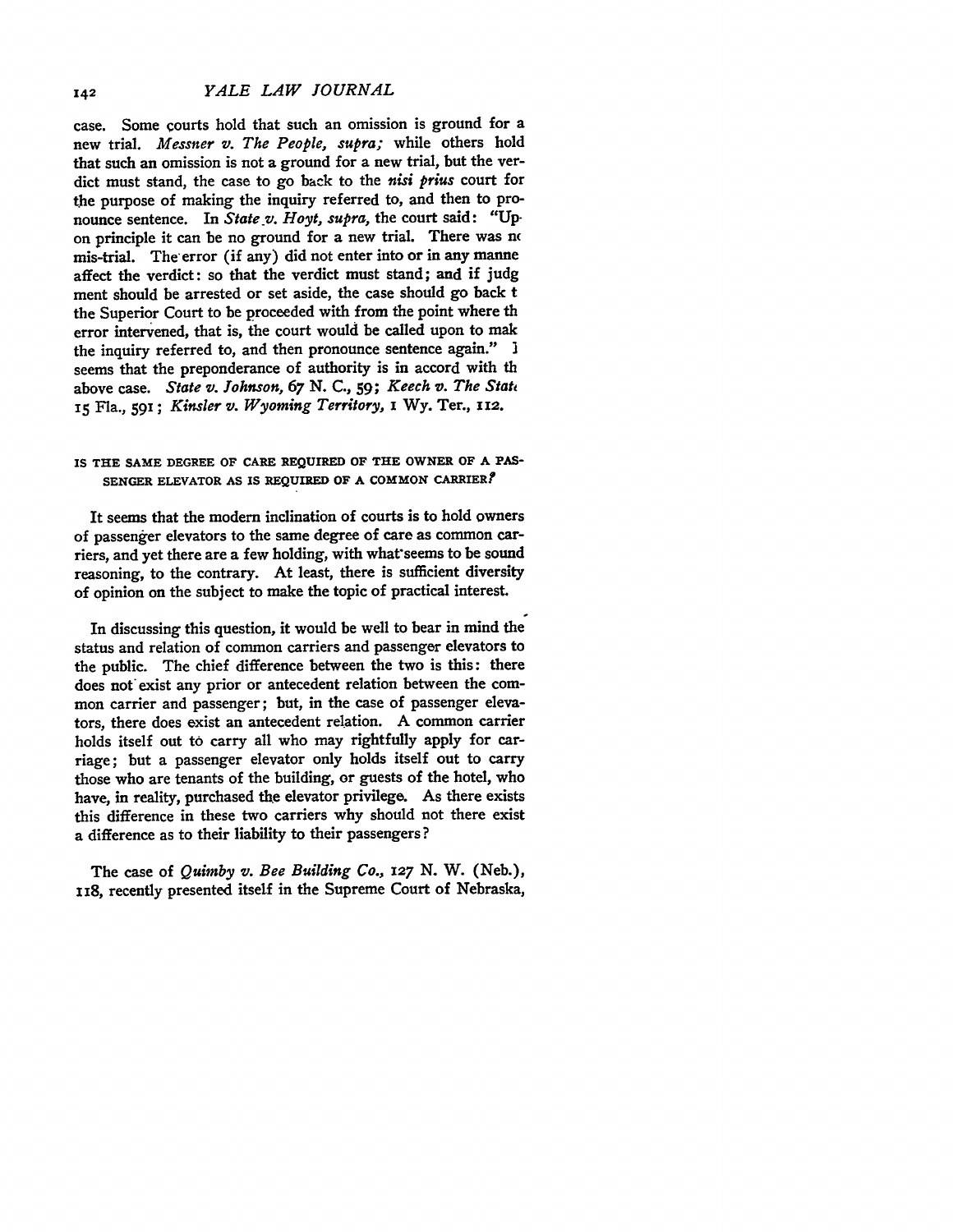and that court laid down the rule, that any one who installs an elevator in his building for the use of his tenants and the public generally, is subject to the same degree of care in transporting and protecting his passengers as is imposed upon common carriers.

The Federal courts have definitely settled this question in the case of *Marker v. Mitchell,* 54 Fed., 637, which lays down the principle that a landlord running an elevator is charged with "the highest degree of care consistent with the possibility of injury," commensurate with or proportionate to the possibility of injury. Judge Taft, agreeing with the Federal rule, in *Treadwell v. Whittier, 8o* Cal., *574,* says: "Persons operating passenger elevators are to be treated as carriers of passengers, and the same duty rests upon them as to care and diligence, as upon carriers of passengers **by** railway." In *Gardsell.v. Taylor,* **41** Minn., *207,* the above doctrine is virtually reiterated **by** the presiding judge, who held that the same degree of responsibility rests upon elevator owners as upon common carriers. In Illinois the injury of a passenger in an elevator immediately raises the presumption of negligence and want of care. *Hartford Deposit Co. v. Sollett, 172* **Ill., 222;** *Fraser v. Harper House Co.,* **141** Ill. App., **390.** And this Illinois court goes further, in its ruling in the *Chicago, etc. Railroad Co. v. Arnol,* **144** Ill., 261, **by** drawing an analogy between operators of freight elevators and of freight trains, as common carriers. The learned judge says there cannot be the same immunity from peril in travelling on a freight train as on a passenger train, but the same degree of care can be exercised, and the liability of operators of freight elevators is covered **by** the same rule and degree of diligence as a passenger elevator.

The Supreme Court of Arkansas, in *Sweden v. Atkinson Inprovement Co.,* **125 S.** W. (Ark.), 439, holds with very good reasoning that an elevator does not have to serve the public as a common carrier, and is for the use of the hotel patrons only, yet the law imposes the same duty upon the owner as is exacted from common carriers. It was so held in the *Kentucky Hotel Co. v. Camp, 97* **Ky., 424,** that the highest degree of care and skill usually exercised **by** prudent men in the same business was the rule. Also, the *Southern Bldg. and Loan Ass'n v. Lawson,* 67 Tenn., 367, agrees with the Kentucky rule.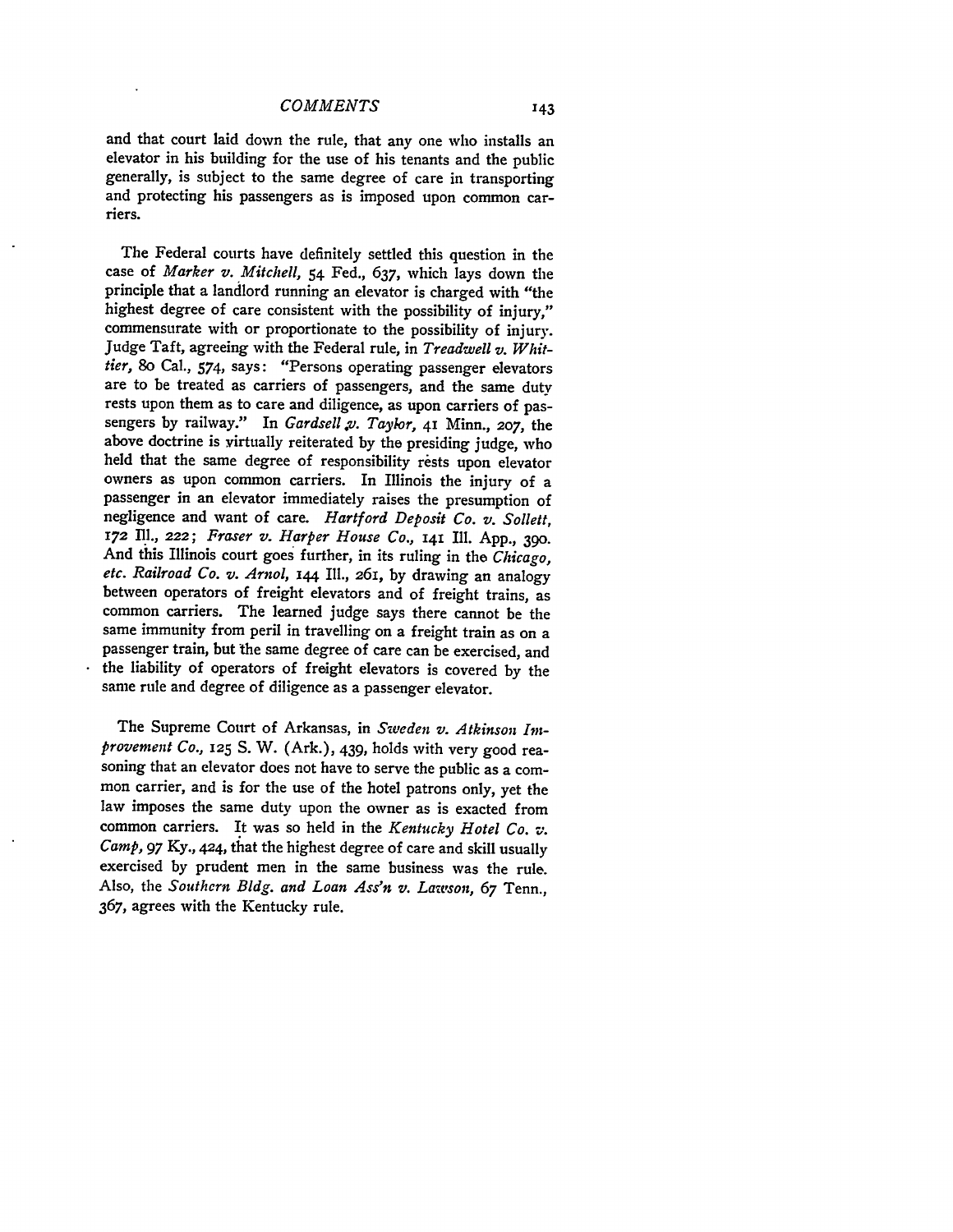In *Griffin v. Manice, 166* **N.** Y., 188, on the other hand, the principle is laid down with great emphasis that the highest degree of care and foresight is not required of elevator owners, but only reasonable care. This case is sustained **by** *McGreel v. Buffalo Office Building Co.,* 153 **N.** Y., 265, and *Biddiscomb v. Cameron,* 35 **N.** Y. App., 563, both holding that an elevator owner is liable only to the extent of reasonable care. Also, in *Kaye v. Rob Roy Hosiery Co.,* 51 Hun (N. Y.), **519,** it was said that the falling of an elevator which had been successfully used daily, with no reasonable cause of apprehension of defect, would allow no recovery from a person injured in it.

Numerous text-writers have commented upon this queston, and they seem well divided as to the amount of care exacted from elevator owners. *Shearman and Redfield on Negligence,* Sec. 7o4- 719, lays down a rule quite different from any other, saying that an occupant of premises is bound to use ordinary care and diligence to keep such in a safe condition; that the mere fact of the existence of elevators is no evidence of negligence, and the owner of the elevator is only liable for that injury which reasonable care and vigilance would have prevented. However, *Goddard's Outlines of Bailmnents and Carriers,* **p.** 6o9, and *Hutchinson on Carriers,* Sec. ioo, hold contrary to the above view, citing numerous cases to sustain their holding.

In a very strong case, *Burgess v. Stowe,* 134 Mich., 204, Justice Carpenter is quoted as saying that "an elevator operator is not bound to exercise the highest degree of care and diligence of a cautious person so far as human foresight can go," but is only required to exercise the care of an ordinarily prudent man under the circumstances. This learned judge reviews numerous cases, and New York cases which pertinently rule, "that the stairway is always open to those who deem this degree of diligence inadequate for their protection." It might be added in view of the above statement, that elevators are merely substitutes for stairways, yet it would be highly impracticable and inexpedient to hold the keeper of a stairway with the same degree of care as a common carrier. But, there are buildings with moving stairways, which answer the purpose of elevators, and since this stairway is in fact, though not in form, an elevator, one is tempted to ask would a court be justified in holding the owner of such a stairway with a common carrier's liability. Such a case is yet to be decided, but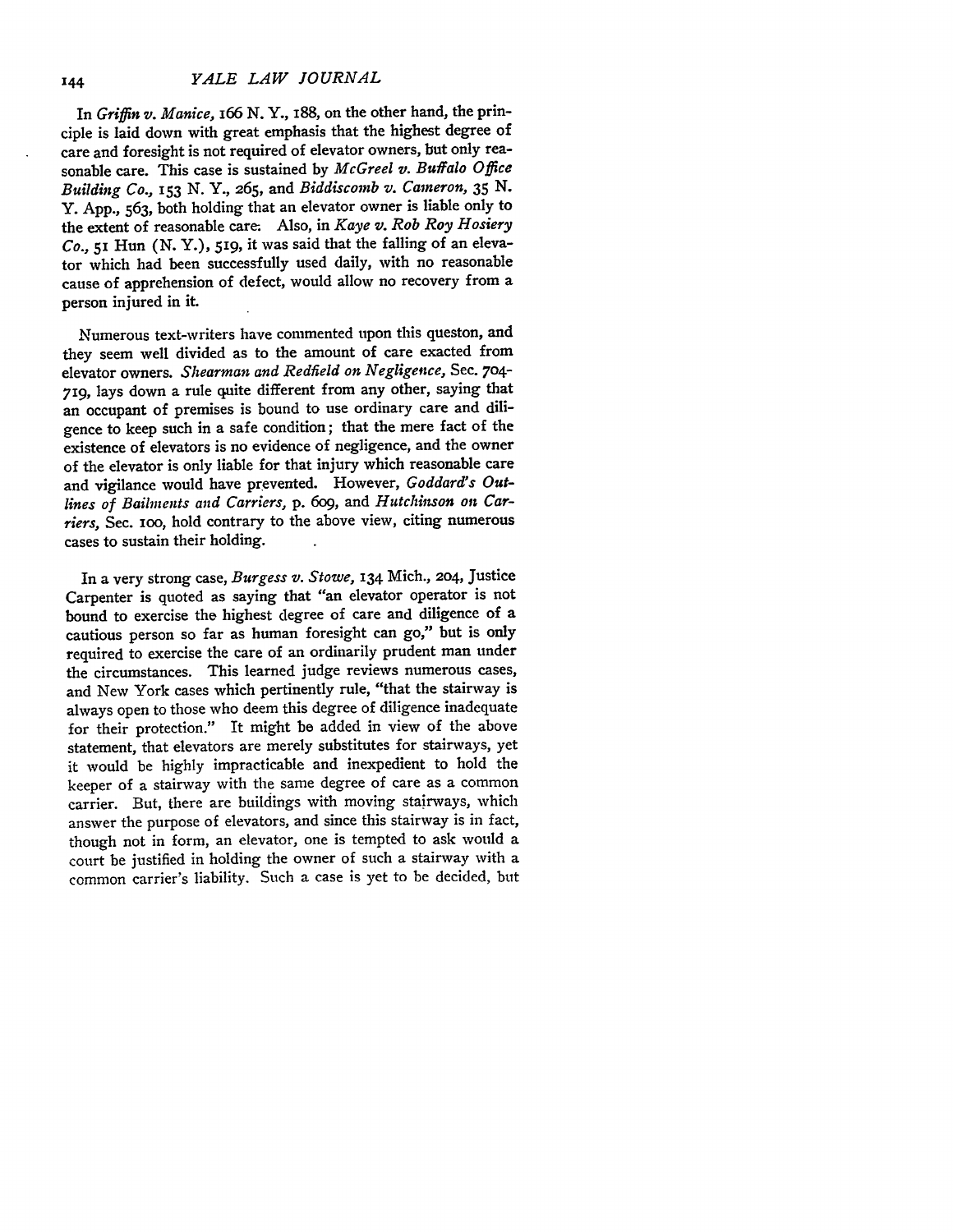should it arise, it would present several novel features not heretofore settled.

It is contended in *Edwards v. Mfg. Bldg. Co.,* **27** R. *L,* 248, that a landlord owning an elevator is not a common carrier, nor is he bound **by** the same degree of care that is imposed upon common carriers, but must exercise only reasonable care for the safety of those who enter his premises. He is not like a common carrier, but his duties are limited to those who have contracted with him for the use of his premises, or those who have business with his tenants. The above view is also held in *Shattuck v. Rand,* **<sup>142</sup>** Mass., **83.**

In conclusion, it might be said that the numerical preponderance, including the Federal court, is without a doubt in favor of holding elevators and common carriers to the same liability, yet it appears that the position taken **by** the courts of New York, Michigan and Rhode Island is far from being unsound or unjust, and in many cases may be conducive to justice.

## **DEVOTIONAL EXERCISES IN TIIE PUBLIC SCHOOLS AS INTERFERING** WITH **RELIGIOUS FREEDOM,**

The Constitution of the United States provides that no religious test shall ever be required as a qualification to any office or public trust under the United States. *U. S. Constitution,* Art. VI. It also provides that Congress shall make no law respecting the establishment of religion, or the free enjoyment thereof. *U. S. Constitution,* Amend. I. These provisions do not establish religious freedom within the common meaning of the term. It is not their purpose to secure to every person the right to worship according to the dictates of conscience. They only intend to remove the matter of religion or worship, man's duty to his Creator, from the cognizance of the civil Government. And even in this they go no further than to limit the actions of Congress. They do not undertake "to protect the religious liberty of the people of the states against the actions of their respective State governments." Cooley: *Prin. of Const. Lazv,* Chap XIII, Sec. **I.**

The states, left free to adjust religious liberty as they saw fit. have without exception made provision by constitutional guaran-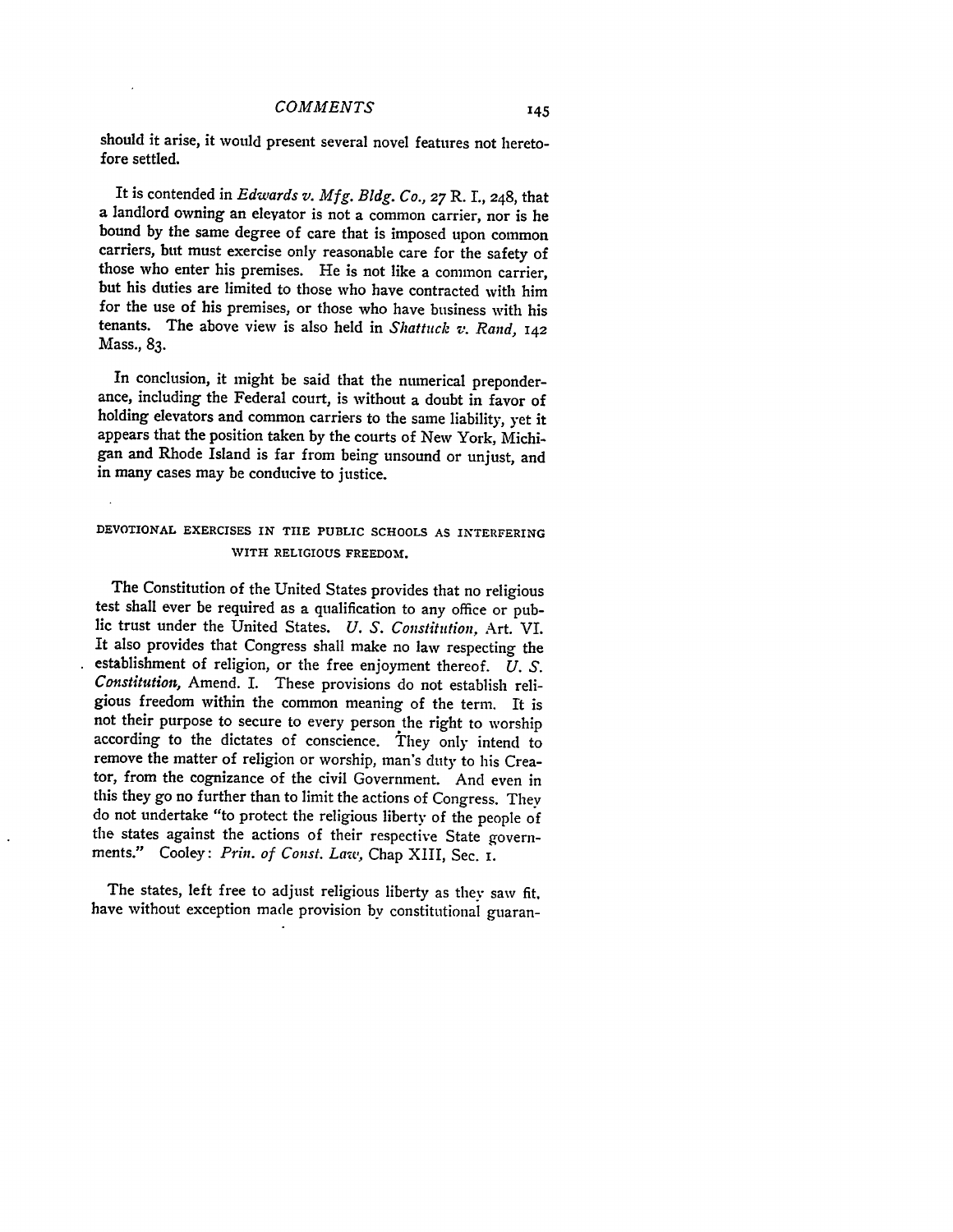ties to their subjects. *Ibid.* These constitutional restrictions provide not for a system of religious toleration, but for a system of religious equality, respecting all religions, without favor, discrimination or distinction, so long as they do not offend the common sense of public decency or extend their teachings to the sanction of things which in a Christian land are generally looked upon as *contra bonos mores.* It is true that in addition to this policy of religious equality, these restrictions also exempt the citizens from compulsory support and attendance of religious worship as well as restraints upon its free exercise, never forgetting, however, that it must always be borne in mind that the prevailing religion of the country ig Christian. *Vidal v. Girard's Ex'rs.* 2 Howard (U. S.), **127.**

The courts have often been called upon to determine from these constitutional restrictions against compulsory support of religion and from the constitutional guarantee **of** religious freedom, whether or not the Bible can be used in the public schools. These cases have almost without exception involved the consideration of two questions, namely: Is the Bible a sectarian book? and does the use of it in the exercises of the schools convert the school building into a place of worship, so that the school patron as a taxpayer is thereby being compelled to support a religious institution? The Supreme Court of Illinois in a recent case, *The People ex rel. Ring v. The Board of Education of School District 24,* 92 N. E. (Ill.), 251, held, in over-ruling a decision of the lower court, that the reading of the King James version of the Bible in the school was a violation of both these restrictions. While this decision is in harmony with the result reached by the Nebraska courts in *State v. Scheve,* 65 Neb., 853 and the Supreme Court of Wisconsin in *State v. District Board,* 76 Wis., 177, it was dissented to in a strong minority opinion by two of the judges of the court, and it seems evident that the weight of authority favors the minority opinion.

The leading case upon this subject is *Donahue v. Richards,* **38** Me., 379. In this case a regulation of the school board required that a portion of the Protestant version of the Bible be read each morning and that during such reading the pupils be required to bow their heads and remain quiet and orderly; no pupil was required to attend this part of the exercise against the wish of his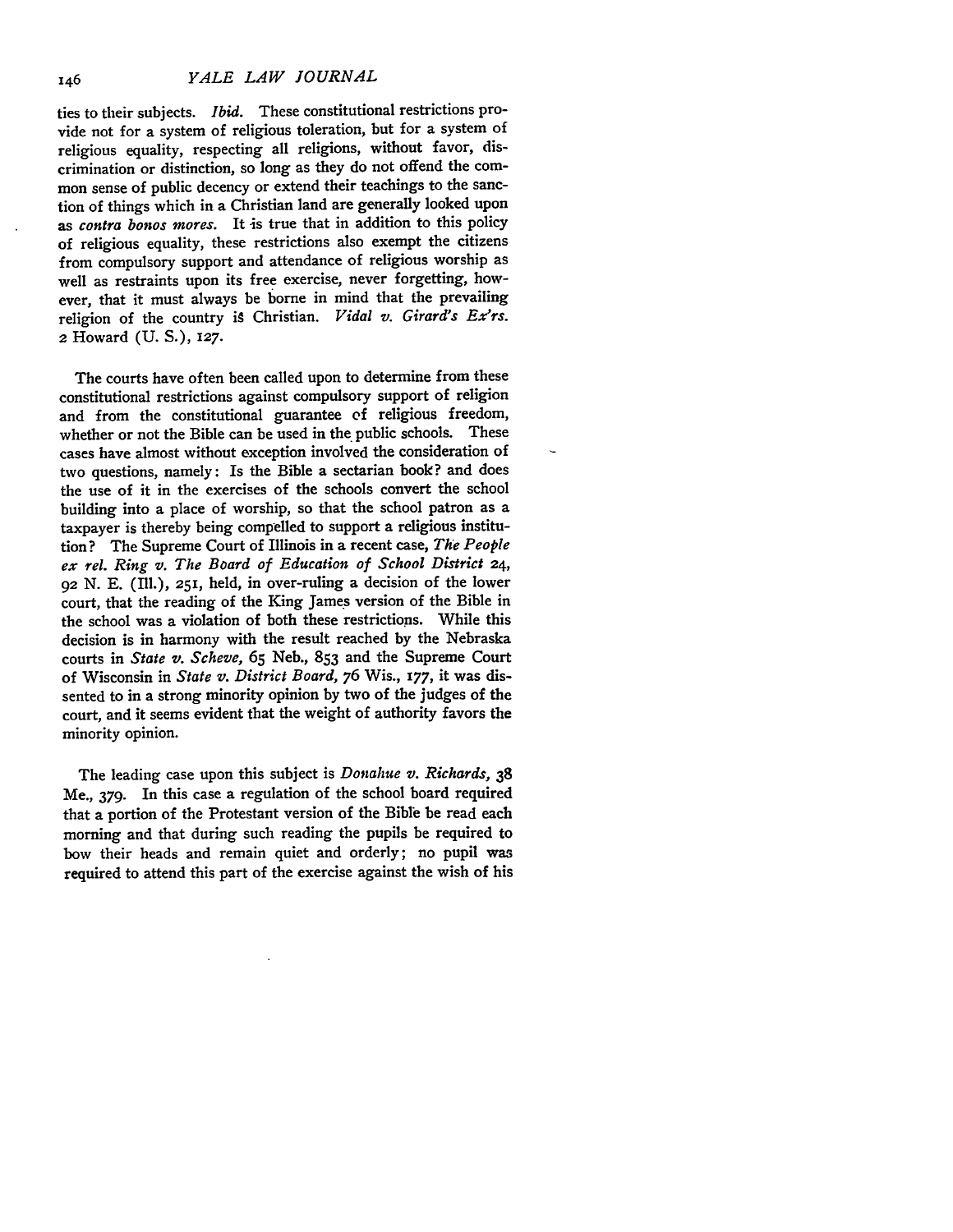parent or guardian. The court held that the school board had authority to make such a regulation for the school if they saw fit, and that they were justified in expelling a pupil from school who refused to abide **by** the regulation. Such a regulation, they said, was not in violation of the Constitution and did not constitute sectarian worship.

The same question came before the Massachusetts court in an early case, and the court gave it as their opinion that a school committee have legal power to pass a rule requiring a school to be opened by reading from the Bible and praying every morning, that during such prayer each child shall bow his head, excusing any scholar from these exercises whose parent or guardian requests it, but that any pupil whose parents refuse to make the request and who refuses to obey the rule may be expelled from the school. *Spiller v. Inhabitants of Woburn,* **12** Allen (Mass.), **127.**

The use in the public schools for fifteen minutes at the close of each day's session as a supplemental text-book on reading of a book entitled *Readings from the Bible,* which is largely made up of extracts from the Bible, emphasizing the moral precepts of the Ten Commandments, where the teacher is forbidden to make any comment and is required to excuse any pupil from that part of the session whose parent or guardian requests it, is not a violation of the constitutional guaranty of religious freedom or exemption from compulsory worship. Mandamus proceedings to stop it will be refused. *Pfeiffer v. Board of Education of Detroit,* 118 Mich., **56o.**

The Supreme Court of Iowa, *Moore v. Monroe,* 64 Iowa, **367,** refused to grant an injunction at the instance of a taxpayer whose children were not required to be present or take part in such exercises to restrain the reading and repeating portions of the Bible in the school where his children attended, and declared that a statute which provided that the Bible should not be excluded from any school or institution, no pupil being required to read it contrary to his own or his parents or guardian's wishes, is not a violation of the constitutional guaranty of religious freedom.

It seems also that even the Illinois court has heretofore been in accord with this principle. In the case of *North v. The Trustees*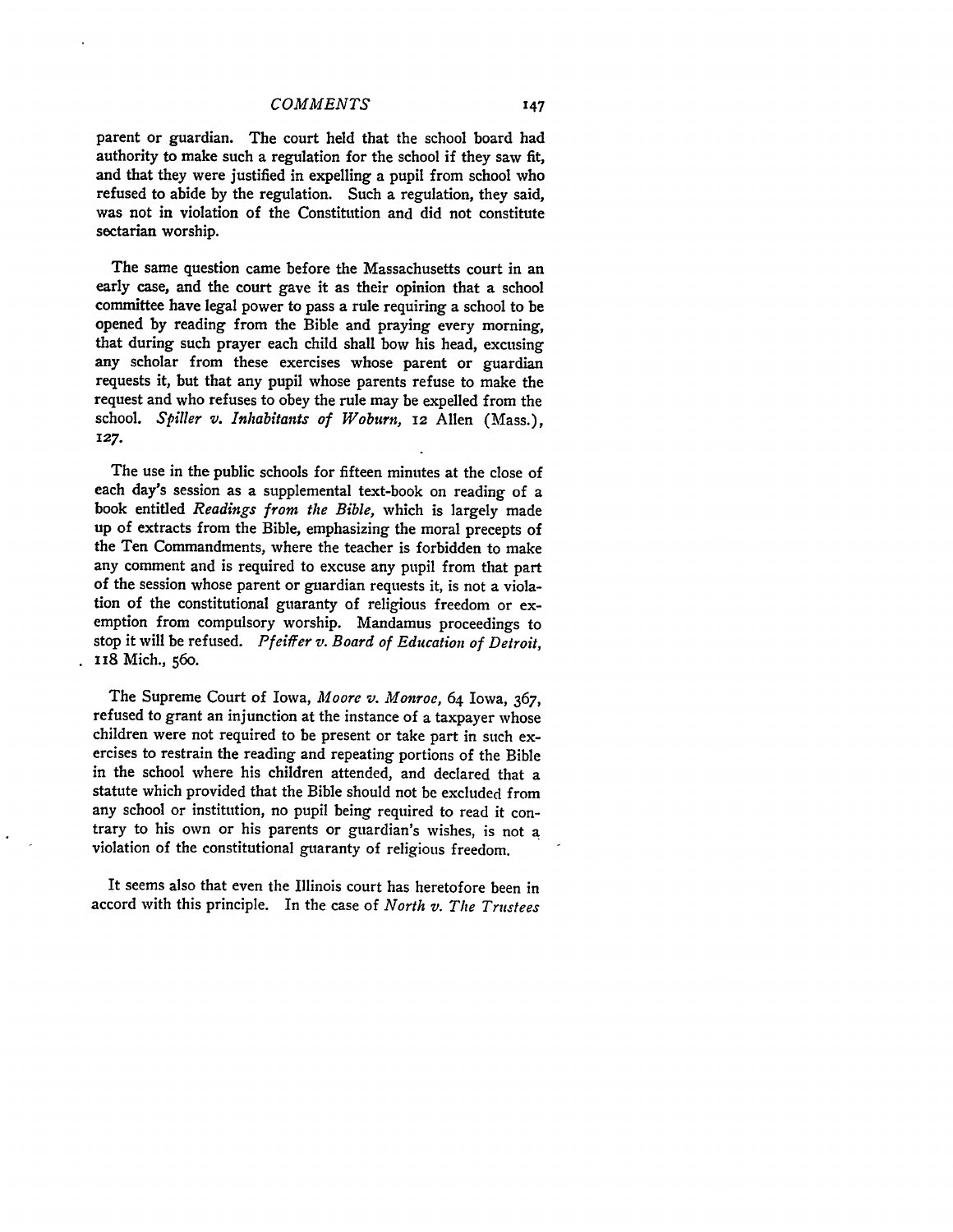*of the University of Illinois* (a school supported by appropriations by the State), **137** Ill., 296, the court held that a rule requiring the students to attend chapel exercises, which consisted of brief sessions of reading the Bible, repeating the Lord's prayer, and singing religious hymns was not a violation of the Constitution, and that the exercises were not sectarian. The court refused writ of mandamus to permit a student who had been expelled for non-compliance with this rule to re-enter the University.

There is, perhaps, no book that is so widely used and so highly respected as the Bible; no other that has been translated into as many tongues; no other that has had such marked influence upon the habits and life of the world. It is not the least of its marvelous attributes that it is so catholic that every seeming phase of belief finds comfort in its comprehensive precepts. There are many translations of it. The authenticity of parts of some of the editions are disputed by different denominations, while there are some persons who doubt that any of it is the inspired word of God; yet it remains that civilized mankind generally accord to it a reverential regard, and all who study it carefully admit that it is, from any point of view, one of the most important of books. That it, or any particular version of it, has been adopted by one or more denominations as authentic, or by them asserted to be inspired, cannot make it a sectarian .book. *Hackett v. Brookville School District, 12o* Ky., 6o8, 616.

A law is not unconstitutional because it may prohibit what one may conscientiously think right or require what one may conscientiously think wrong. The civil law knows no religion or form of religion as such as having any binding effect against its will as constitutionally expressed. It regards all religions as having equal rights. It goes no further than to recognize the Supreme goodness of a Sovereign Ruler of the Universe. Its doctrine is the supremacy of the people and that all free governments are founded on their authority and for their benefit. The basic principle of all Republican Government is the right of the majority of the people to establish, through the legislatures, the general rules or laws of conduct for the citizens of that government, and it is inconsistent with such a form of government that any citizen, or body of citizens less than a majority, shall be legally absolved from obedience to those rules because they may conflict with his or their conscientious views of religious duty or right.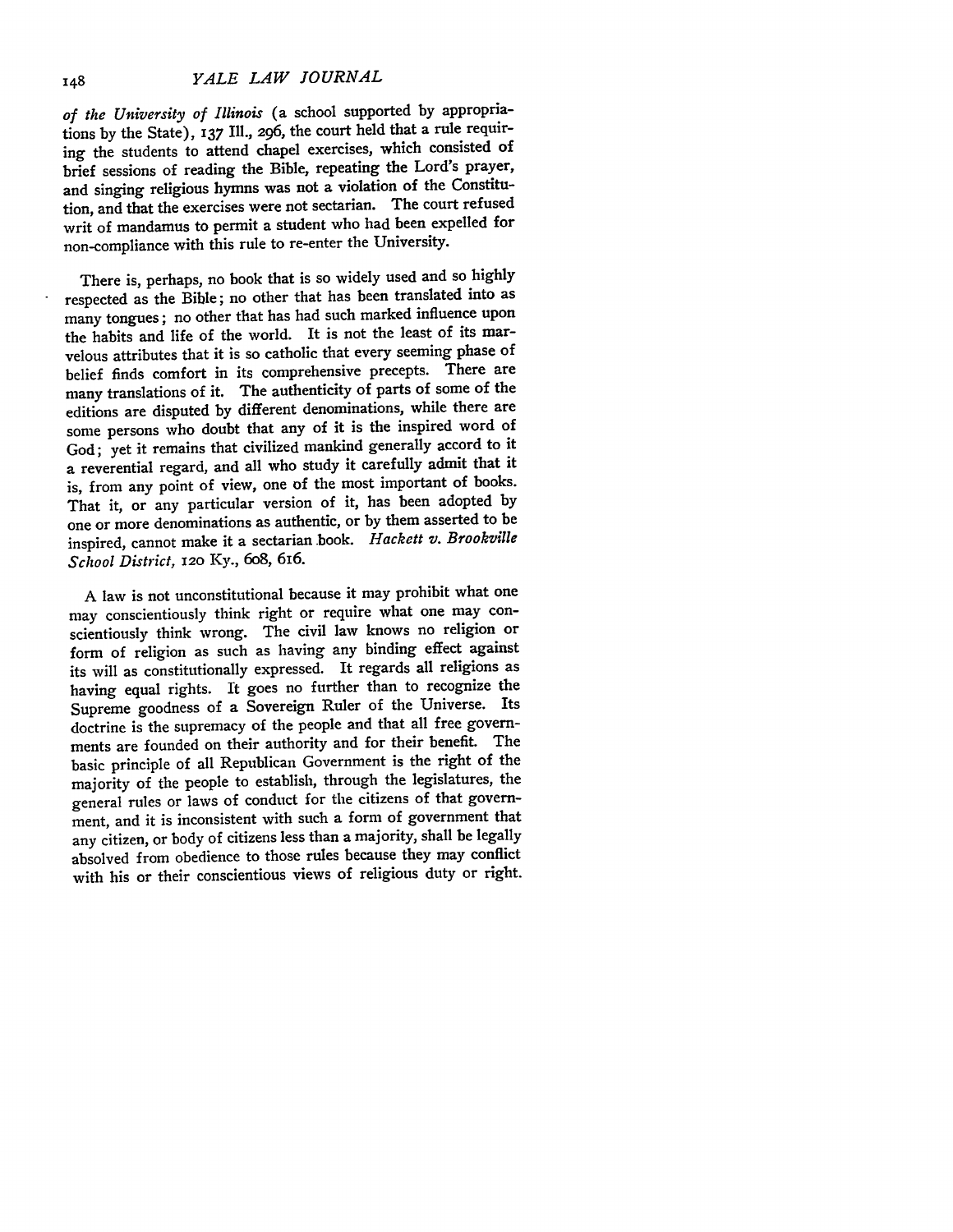It is injecting religious controversy into the Civil Government when that is the very thing from which these constitutional guaranties sought to keep it free. *Donahue v. Richards, supra.* It is not the object of these provisions to insure the aid of the courts to propagandists who would take upon themselves the mission of destroying the influence of the Bible. *Moore v..Monroe, supra.*

#### THE RIGHT OF PRIVACY.

In *Jeff ries v. Neu, York Evening Journal,* 124 N. Y. Supp., 780, the plaintiff sought to enjoin the defendant from using the plaintiff's name, portrait or picture in, or in connection with, a socalled biography or life history of the plaintiff. Plaintiff relied upon section 5r of the *Civil Rights Law,* which prohibits the use of any person's name, portrait or picture, without his consent, for advertising purposes, or for purposes of trade. It was held that a person's picture is not used for advertising purposes, or for purposes of trade, unless it is a part of an advertisement, nor is it used for purposes of trade, within the section, when merely used for dissemination of information, and not for commerce or traffic.

That the individual shall have full protection in person and property, is a principle as old as the common law. As Judge Cooley states it, "he has the absolute right to be let alone." *Cooley on Torts,* third ed., p. **29.** None of the great commentators mention a "right of privacy." The courts are **by** no means uniform upon the point, therefore in many of the states, where the right is denied to exist as a legal doctrine, civil rights laws are passed.

A close analysis of all the English cases cited in support of the right, show that they turned upon property or contract rights. In order that an injunction may issue to restrain the defendant from using a plaintiff's name, the use of it must be such as to injure plaintiff's reputation or property. *Dockrell v. Dougall, 78* L. T. R., 840. In *Prince Albert v. Strange,* I **Al. N.** & **G., 23,** the queen and prince having made some etchings and drawings for their amusement, decided to have copies made from the etched plates, for presentation to their friends. The workman employed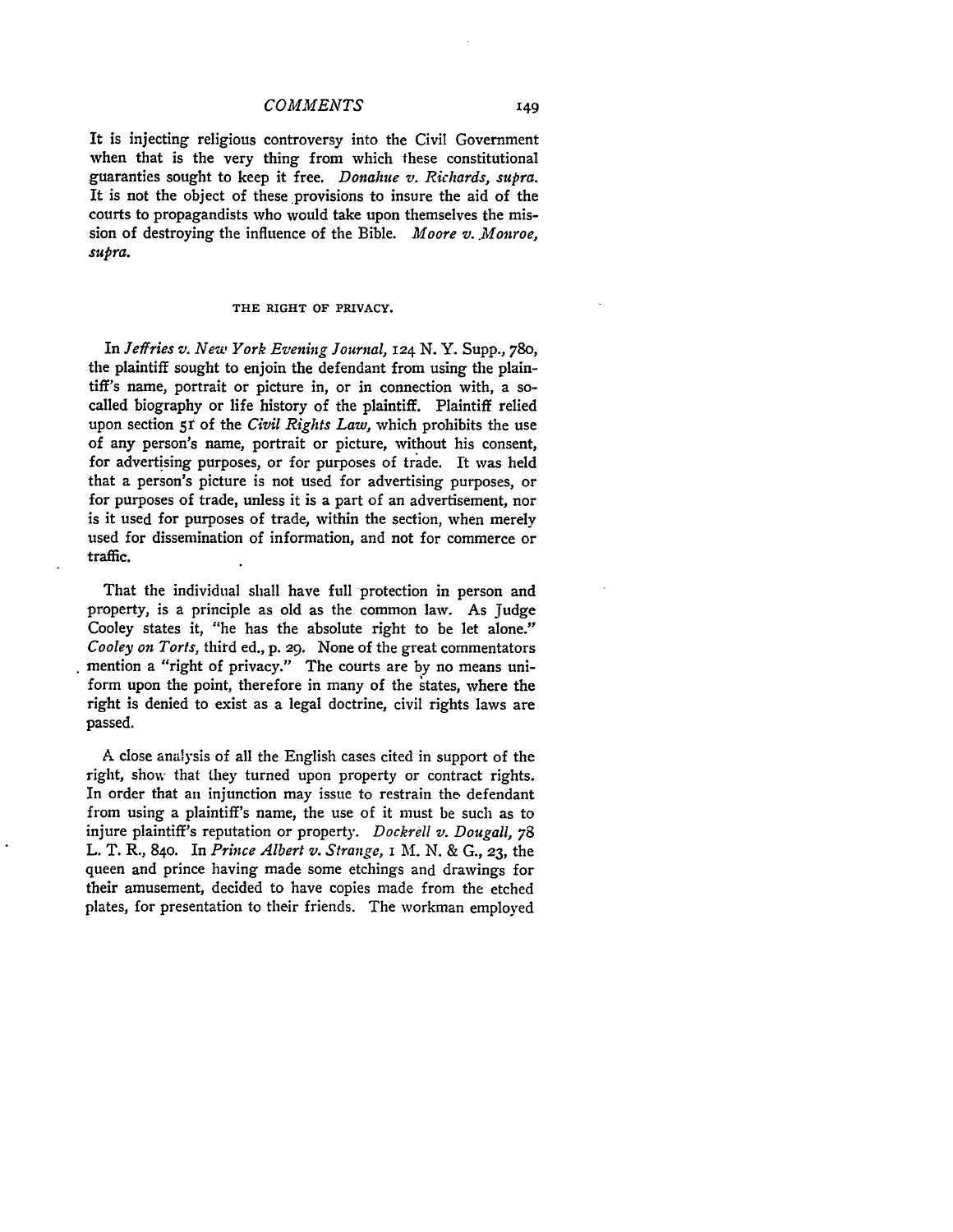to make the copies made some on his own account, and transferred them to Strange, who purported to exhibit them. Lord Cotten ham, in granting an injunction, said: "Privacy is the right ir. vaded. **A** man is entitled to be protected in the exclusive use an enjoyment of that which is exclusively his." The court's decsion, however, was based upon the property rights in the etche plates, and breach of faith on the part of the workman.

In *Tuck & Sons v. Priester,* **19 Q.** B. D., 639, the plaintiff wa owner of a picture, and employed defendant to make a certain number of copies. The defendant also made a number of copie for himself, and offered them for sale. The court issued an in junction, and awarded damages, upon the ground of an impliec contract not to make more copies than were ordered by plaintiff. So also in the case of *Pollard v. Photographic Co.,* **40** Ch. Div. 345,'the plaintiff had her photograph made by defendant, whc made some extra copies from the iegative, and placed them upor exhibition. Injunction was issued upon the theory of the property right of the plaintiff in the negative likeness, and upon the implied contract of defendant. There is a *dictum* in this case, that if defendant had secured the original likeness without plaintiff's knowledge, there would have been no right of action.

In the United States, the earliest mention we find of the "right of privacy," as such, is an able article, "The Right of Privacy," 4 Harv. Law R., **193** (189o). The earliest case in point is *Schuyler v. Curtis,* **147** N. Y., 434. In this case the plaintiff sought to enjoin the defendant from exhibiting a statue or bust of a relative. Injunction was denied, on the ground that if a right had existed, it expired at the death of the person. There is *dictum* in that case, that courts have power, in some cases, to enjoin the doing of an act, when the nature or character of the act itself is well calculated to wound the sensibilities of an individual, and when the doing of the act is wholly unjustifiable, and is, in legal contemplation, a wrong, even though the existence of no property is involved in the subject. Relying upon this *dictum,* the plaintiff in *Roberson v. Rochester Box Co., 71* N. Y., **538,** sought to enjoin the defendant from publishing her picture without her consent, upon an advertisement of a brand of flour. The injunction was denied **by** a divided court, four to three. Parker, Ch. J., in delivering the opinion of the majority, said, "If such a principle be incorporated into the body of the law, the attempt to logically apply the princi-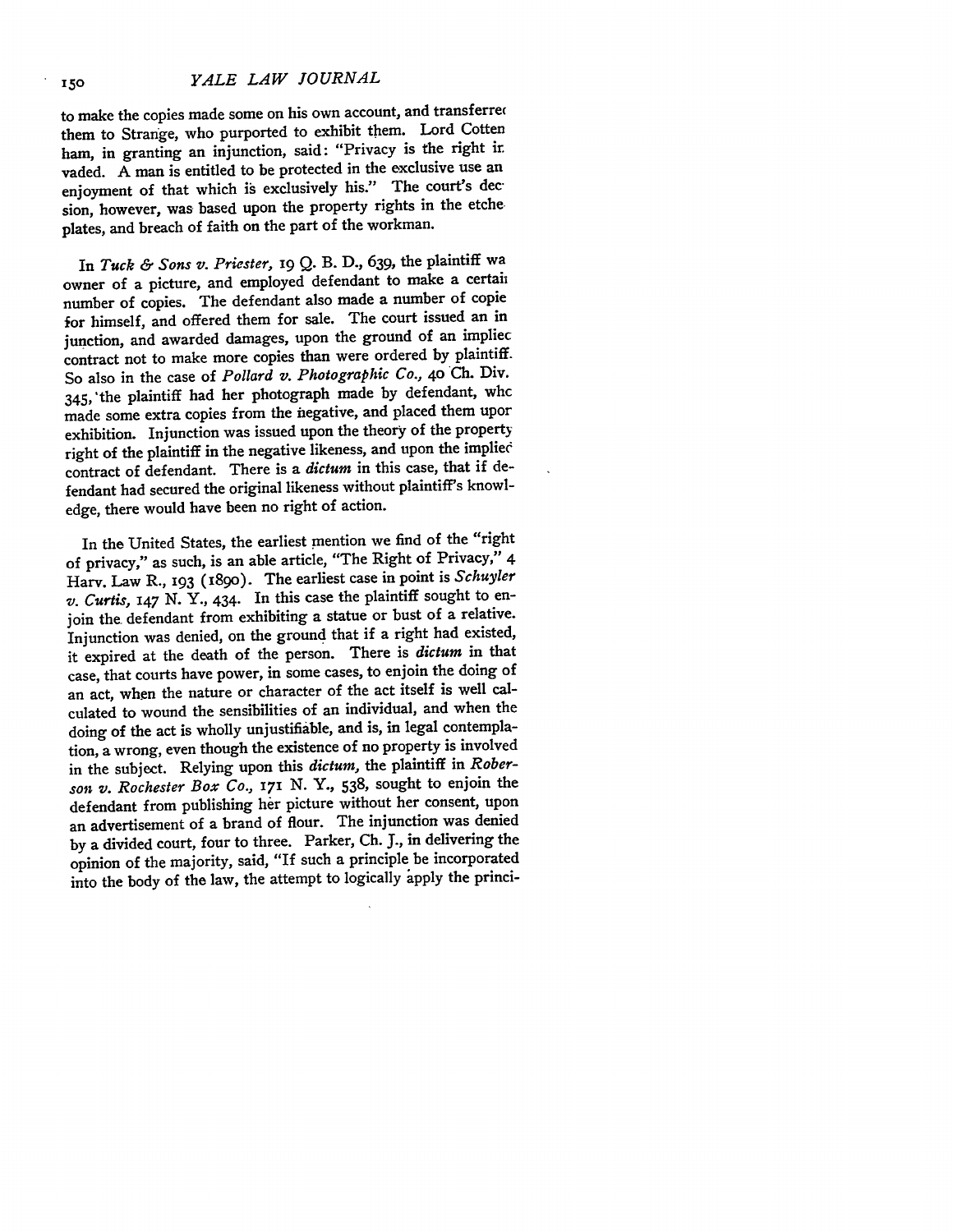ple will lead not only to a vast amount of litigation, but to litigation bordering upon the absurd. The right of privacy once established as a legal doctrine cannot be confined to the restraint of the publication of a likeness, but must necessarily embrace, as well, the publication of a word picture." This holding was followed **by** a very recent case, *Henry v. Cherry, 73* AtI., **97** (R. I., **I9O9),** emphatically denying the existence of such a right, which held: "There is no common law right of privacy, which will give one a right of action for the publication, **by** another, of his photograph as part of an advertisement of the latter's business, although mental suffering is thereby inflicted upon him."

But opposed to this view the Federal court in *Corliss v. W'alkei,* 64 Fed., 28o, recognizes the right of a private individual to prohibit the reproduction of his photograph. They distinguish between a private and a public individual, and define a public character as any individual who seeks or desires public recognition. Doubtless the courts will **get** into hopeless corifusion in any attempt to enforce such a distinction, for if the right of privacy exists in one individual, it exists in all, although it may have more value to one person than to another.

The Georgia court, in *Paversick v. Life Ins. Co.,* **122** Ga., **19O,** declare in favor of the right of privacy. Adopting and following the dissenting opinion of Gray, J., in *Roberson v. Box Co., supra,* Cobb, **J.,** in delivering the unanimous opinion of the court, said: "The right of privacy is derived from'the natural law. The right of privacy may be waived expressly or **by** implication. A waiver authorizes an invasion of the right only to such an extent as is necessarily implied from the purposes for which the waiver was made. A person who desires to live a life of seclusion cannot be compelled, against his consent, to exhibit his person in a public place, unless such exhibition be demanded **by** law. One who desires to live a life of partial seclusion has a right to choose the times, places, and manner, in which, and at which, he will submit to the public gaze. Subject to the limitations above referred to, the body of a person cannot be put on exhibiton at any time, or at any place, without his consent." *Foster v. Chinn,* **134** Ky., **.424,** holds, that a person is entitled to the right of privacy as to his picture, and that the publication of his picture, without his consent, as a part of an advertisement for the purpose of exploiting